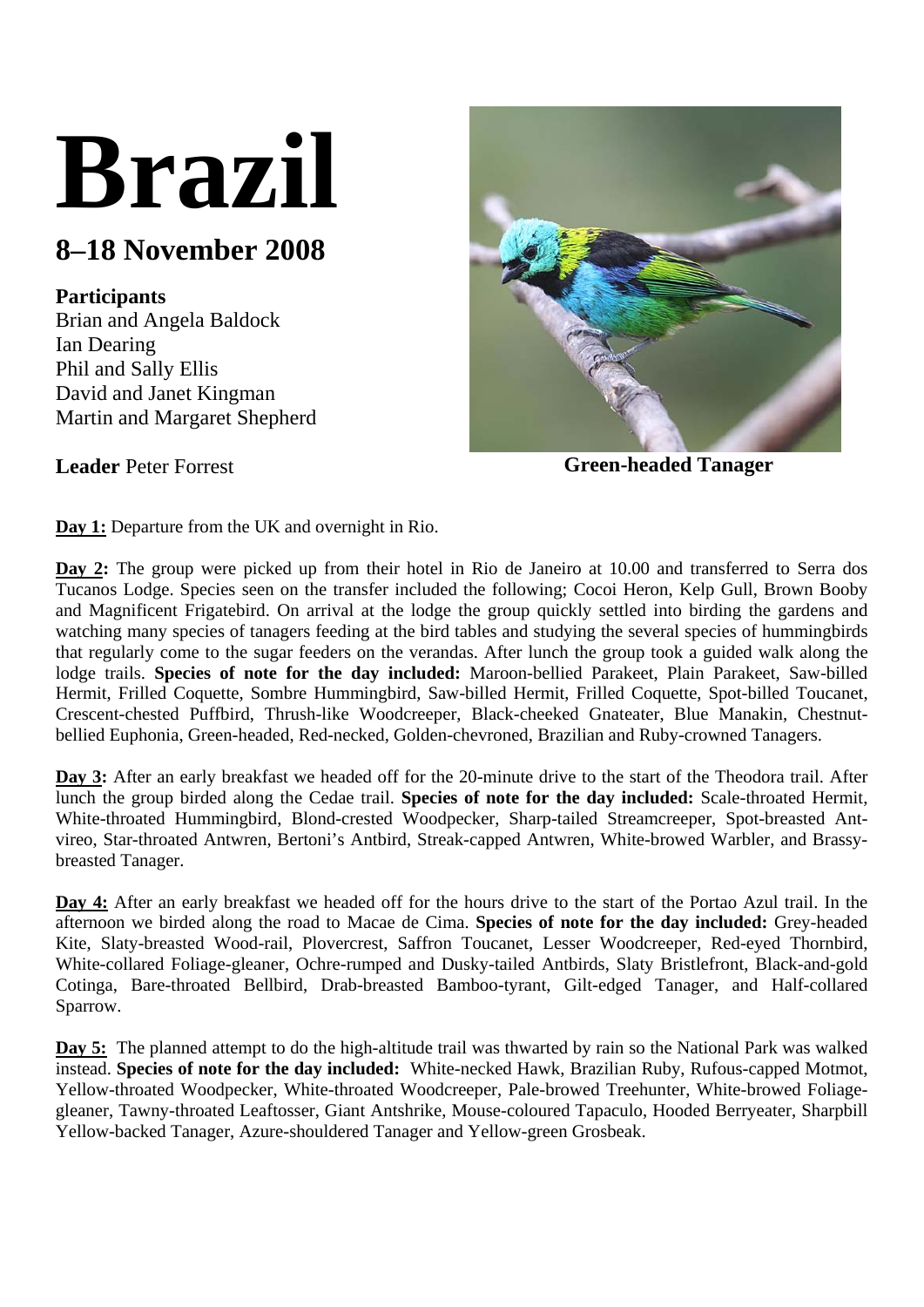**Day 6:** The morning was spent at the Regua wetland reserve. After lunch the group birded the lodge trails. **Species of note for the day included:** Whistling Heron, Masked Duck, Tropical Screech-owl, White-chinned Sapphire, White-eyed Foliage-gleaner, Sooretama Slaty-antshrike, Chestnut-backed Antshrike, White-flanked Antwren, Lemon-chested Greenlet, and Chestnut-vented Conebill.

**Day 7:** Without doubt the Three-toed Jacamar is one of the target species of the whole week. We departed early for an hours drive to where days birding began. **Species of note for the day included:** Blackish Rail, Duskylegged Guan, Blue-winged Macaw, White-eyed Parakeet, Sapphire-spangled Emerald, Three-toed Jacamar, Toco Toucan, Tail-banded Hornero, Scaled Woodcreeper, Hangnest Tody-tyrant, Pallid Spinetail, Rufouscapped Antshrike, Ferruginous Antbird, Streamer-tailed Tyrant, Black-capped Donacobius, and Tawny-headed Swallow

**Day 8:** Clear skies meant an attempt at higher altitudes was warranted. The first couple of hours were spent on the upper section of the Pico de Caledonia access road. Most of the rest of the day was spent on the lower section. **Species of note for the day included:** Red-legged Seriama, Rufous-capped Spinetail. Large-tailed Antshrike, Rufous-backed Antvireo, Rufous-tailed Antbird, Swallow-tailed Cotinga, Serra Tyrant-manakin, Blue-billed Black-tyrant, Shear-tailed Grey Tyrant, Grey-capped Tyrannulet, Diademed Tanager, Rufouscrowned Greenlet, Bay-chested Warbling-finch and Green-winged Saltator.

**Day 9:** The day was spent birding the lodge trails and garden. **Species of note for the day included:** Rufousbreasted Hermit, White-shouldered Fire-eye, Grey-hooded Atilla, and Grey-hooded Flycatcher.

**Day 10:** The group spent the morning around the lodge before departing back to Rio for their flight home at 15.00. **Species of note for the day included:** Channel-billed Toucan, Yellow-eared Woodpecker and Scaled Antbird,

During the groups stay we had a combined total of 266 species seen with a further 14 heard. A total of 76 Atlantic forest endemics were seen.

**Pete Forrest Serra dos Tucanos Lodge** 

### **FULL SPECIES LIST**

**Species marked \* are endemic to the Atlantic rain forest.** 

- 1. **BROWN TINAMOU** *(Crypturellus obsoletus)* Heard on several occasions from most forested areas.
- 2. **LEAST GREBE** *(Tachybaptus dominicus)* Up to five seen on the Wetland and Portao Azul excursions.
- 3. **PIED-BILLED GREBE (***Podilymbus podiceps*) Two at the wetland reserve on the  $13<sup>th</sup>$ .
- 4. **BROWN BOOBY (***Sula leucogaster***)** Several recorded on the journey up from Rio on the 9th.
- 5. **NEOTROPIC CORMORANT (***Phalacrocorax brasilianus***)** Several recorded on the journey up from Rio on the 9th.
- 6. **MAGNIFICENT FRIGATEBIRD (***Fregata magnificens***)** *–* Several were recorded from the Rio-Niteroi bridge on the 9th.
- 7. **COCOI HERON** (*Ardea cocoi*) One on the journey up from Rio on the  $9<sup>th</sup>$ .
- 8. **GREAT EGRET (***Ardea alba***)** Seen in most wet areas along the roadside when on excursions.
- 9. **LITTLE BLUE HERON** (*Egretta caerulea*) One on the journey up from Rio on the  $9<sup>th</sup>$ .
- 10. **CATTLE EGRET (***Bubulcus ibis***)** Seen commonly in any suitable habitat.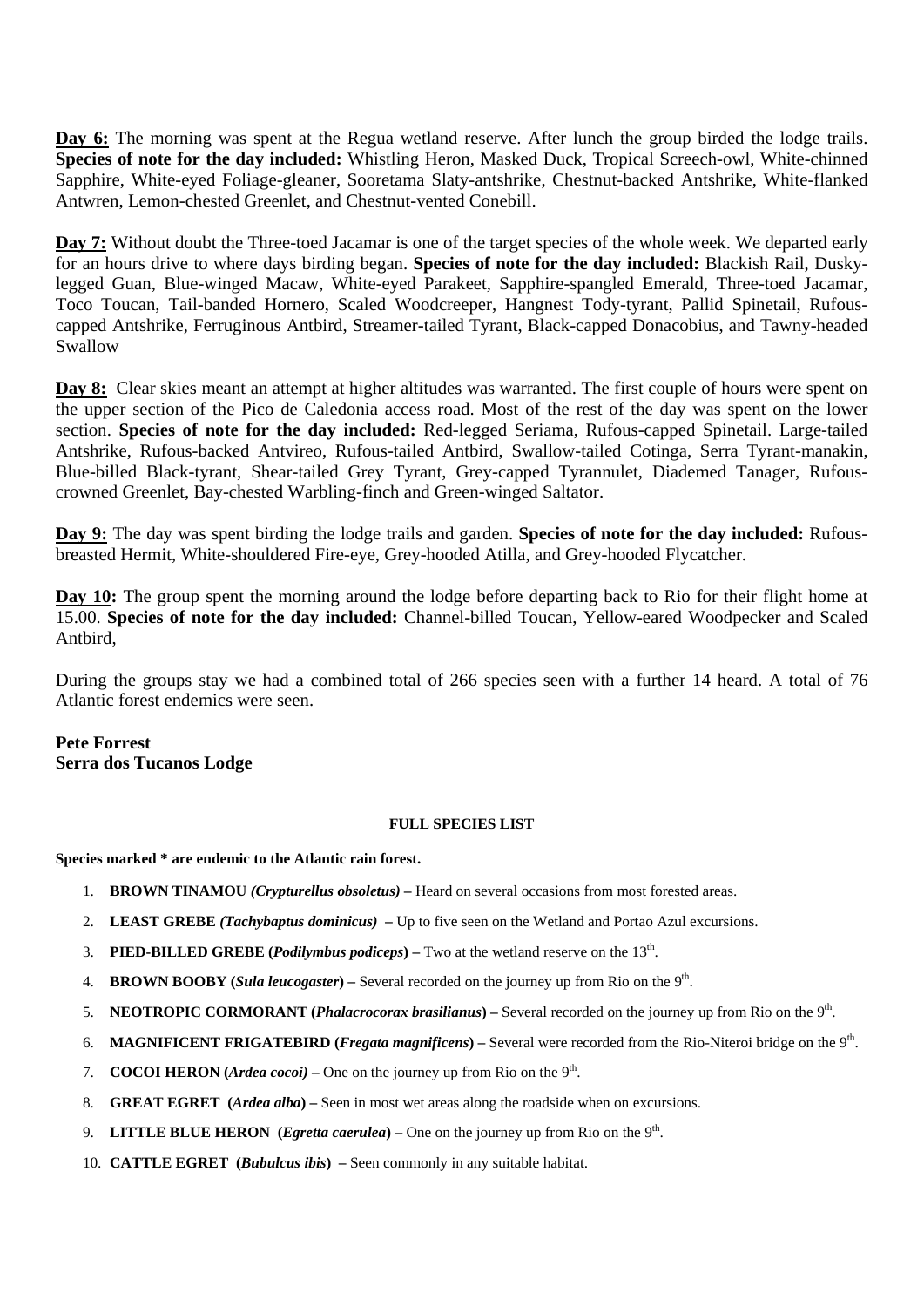- 11. **STRIATED HERON (***Butorides striatus***)** Two on the drive up from Rio and two on the Jacamar excursion.
- 12. **WHISTLING HERON (***Syrigma sibilatrix***)** One on drive to the wetland reserve and two on the Jacamar excursion.
- 13. **BLACK-CROWNED NIGHT-HERON (***Nycticorax nycticorax***)** One at the wetland reserve on the 13th.
- 14. **WHITE-FACED WHISTLING-DUCK (***Dendrocygna viduata***)** A flock of 15 birds at the wetland reserve.
- 15. **BRAZILIAN TEAL (***Amazonetta braziliensis***)** At least 30 at the wetland reserve on the 13th.
- 16. **MASKED DUCK (***Nomonyx dominica***)** A flock of 13 birds at the wetland reserve.
- 17. **BLACK VULTURE (***Coragyps atratus***)** Seen daily, common.
- 18. **TURKEY VULTURE (***Cathartes aura***)** Seen almost daily, common.
- 19. **LESSER YELLOW-HEADED VULTURE (***Cathartes burrovianus***)** One at the wetland reserve on the 13th.
- 20. **GREY-HEADED KITE** (*Leptodon cayanencis*) One on the Portao Azul excursion on the 11<sup>th</sup>.
- 21. **RUFOUS-THIGHED KITE (***Harpagus diodon***)** Up to three birds seen on three dates.
- 22. **PLUMBEOUS KITE** (*Ictinia plumbea*) Two on the Portao Azul excursion and three over the lodge on the  $17<sup>th</sup>$ .
- 23. **CRANE HAWK** (*Geranospiza caerulescens*) One on the Portao Azul excursion on the 11<sup>th</sup>.
- 24. **BICOLOURED HAWK (***Accipiter bicolor***)** Singles on the wetland and high altitude excursions.
- 25. **SAVANNA HAWK (***Heterospizias meridionalis***)**Recorded in small numbers on most excursions.
- 26. **ROADSIDE HAWK (***Buteo magnirostris***)** Recorded almost daily in small numbers.
- 27. **WHITE-TAILED HAWK (***Buteo albicaudatus***)** One on the Portao Azul and two on the Jacamar excursions.
- 28. **SHORT-TAILED HAWK (***Buteo brachyurus***)** A single at the Portao Azul on the  $11<sup>th</sup>$ .
- 29. **WHITE-RUMPED HAWK** (*Buteo leucorrhous*) A single on the high altitude excursion on the 15<sup>th</sup>.
- 30. **WHITE-NECKED HAWK (***Leucopternis lacernulata***)** A pair at the National Park on the 12th.
- 31. **BLACK-AND-WHITE HAWK-EAGLE (***Spizastur melanoleucus***)** The breeding pair was seen on several dates at the lodge.
- 32. **SOUTHERN CARACARA (***Caracara plancus***)** Recorded almost daily from suitable habitats.
- 33. **YELLOW-HEADED CARACARA (***Milvago chimachima***)** Recorded almost daily from suitable habitats.
- 34. **BARRED FOREST-FALCON (***Micrastur ruficollis***)** Heard only, on the Theodora trail on the 10th.
- 35. **AMERICAN KESTREL (***Falco sparverius***)** A single on the Jacamar excursion on the 14th.
- 36. **DUSKY-LEGGED GUAN (***Penelope obscura***)** Two at the National Park and on the Jacamar excursion.
- 37. **\*SLATY-BREASTED WOOD-RAIL (***Aramides saracura***)** Up to three birds on three dates.
- 38. **BLACKISH RAIL (***Pardirallus nigricans***)** Two were seen on the Jacamar excursion on the 14th.
- 39. **RED-LEGGED SERIAMA (***Cariama cristata***)** Three on the Jacamar and two on the high altitude excursions.
- 40. **PURPLE GALLINULE (***Porphyrio martinica***)** Several seen at the wetland reserve on the 24th.
- 41. **COMMON MOORHEN (***Gallinula chloropus***)** Up to 40 birds at the wetland and a couple of other sightings during the week.
- 42. **WATTLED JACANA (***Jacana jacana***)** Small numbers recorded on three dates.
- 43. **SOUTHERN LAPWING (***Vanellus chilensis***)** Recorded almost daily in suitable habitats.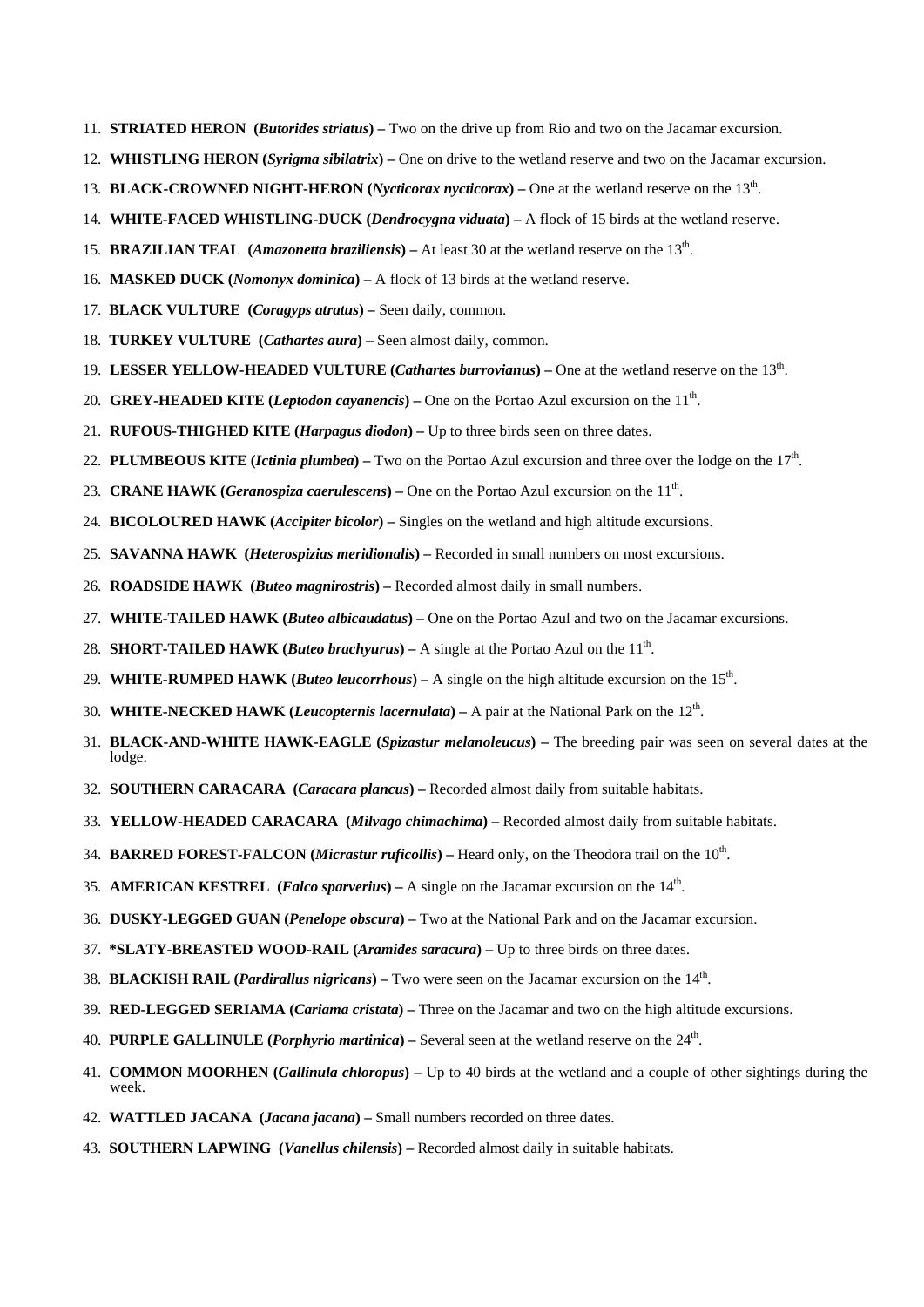- 44. **KELP GULL (***Larus dominicanus***)** Small numbers were recorded on the journey from Rio.
- 45. **SOUTH AMERICAN TERN (***Sterna hirundinacea***)** Small numbers were recorded on the journey from Rio.
- 46. **PICAZURO PIGEON (***Patagionas picazuro***)** Small numbers recorded most days.
- 47. **PALE-VENTED PIGEON (***Patagionas cayennensis***)** A single on the Jacamar excursion on the 14th.
- 48. **PLUMBEOUS PIGEON (***Patagionas plumbea***)** Two at the Portao Azul and one on the high altitude excursions.
- 49. **RUDDY GROUND-DOVE (***Columbina talpacoti*) Seen in small numbers almost daily.
- 50. **WHITE-TIPPED DOVE** (*Leptotila verreauxi*) One at the lodge on the  $9<sup>th</sup>$ .
- 51. **BLUE-WINGED MACAW (***Primolius maracana***)** Three were seen on the Jacamar excursion.
- 52. **WHITE-EYED PARAKEET (***Aratinga leucophthalmus***)** Five were seen on the Jacamar excursion.
- 53. **\*MAROON- BELLIED PARAKEET (***Pyrrhura frontalis***)** Small numbers recorded in the lodge gardens daily. Also seen on several of the excursions.
- 54. **\*PLAIN PARAKEET (***Brotogeris tirica***)** Small numbers recorded in the lodge gardens daily. Also seen on several of the excursions.
- 55. **BLUE-WINGED PARROTLET (***Forpus crassirostris***)** Two on the Jacamar excursion and two at the lodge on the 16th.
- 56. **SCALY-HEADED PARROT (***Pionus maximiliani***)** Recorded within the lodge grounds on several occasions, also on several of the excursions.
- 57. **SQUIRREL CUCKOO (***Piaya cayana***)** One or two birds were recorded almost daily.
- 58. **SMOOTH-BILLED ANI (***Crotophaga ani***)** Seen commonly in any suitable habitat.
- 59. **GUIRA CUCKOO (***Guira guira***)** Seen commonly in any suitable habitat.
- 60. **STRIPED CUCKOO (***Tapera naevia***)** Heard only, on the Jacamar excursion.
- 61. **TROPICAL SCREECH-OWL (***Megascops choliba***)** A pair was seen at a daytime roost at the wetland reserve on the  $13<sup>th</sup>$ .
- 62. **BURROWING OWL (***Athene cunicularia***)** Up to five birds seen on four dates.
- 63. **WHITE-COLLARED SWIFT (***Stretoprocne zonaris***)** Groups of up to fifty birds recorded on four dates.
- 64. **GREY-RUMPED SWIFT (***Chaetura cinereiventris***)** Birds going to roost were seen on several dates at the lodge.
- 65. **ASHY-TAILED SWIFT (***Chaetura andrei***)** A small flock on the drive to the National Park.
- 66. **\*SAW-BILLED HERMIT (***Ramphodon naevius)*Recorded almost daily around the lodge.
- 67. **\*SCALE-THROATED HERMIT (***Phaethornis eurynome***)** Up to three birds seen on four dates.
- 68. **PLANALTO HERMIT (***Phaethornis pretrei***)** One on the Jacamar excursion on the 14th.
- 69. **RUFOUS-BREASTED HERMIT (***Glaucis hirsuta***)** One at the lodge on the 16th.
- 70. **\*SOMBRE HUMMINGBIRD (***Campylopterus cirrhochloris***)** Recorded almost daily at the lodge.
- 71. **SWALLOW-TAILED HUMMINGBIRD (***Eupetomena macroura***)** Seem almost daily in a variety of habitats.
- 72. **\*BLACK JACOBIN (***Melanotrochilus fuscus***)** Seen almost daily around the lodge and on several of the excursions.
- 73. **\*PLOVERCREST (***Stephanoxis lalandi***)** Only recorded on the Macae de Cima road when one male was seen.
- 74. **\*FRILLED COQUETTE (***Lophornis magnificus***)** A pair at the lodge feeders on several dates.
- 75. **GLITTERING-BELLIED EMERALD (***Chlorostilbon aureoventris***)** One on the Jacamar and three on the high altitude excursions.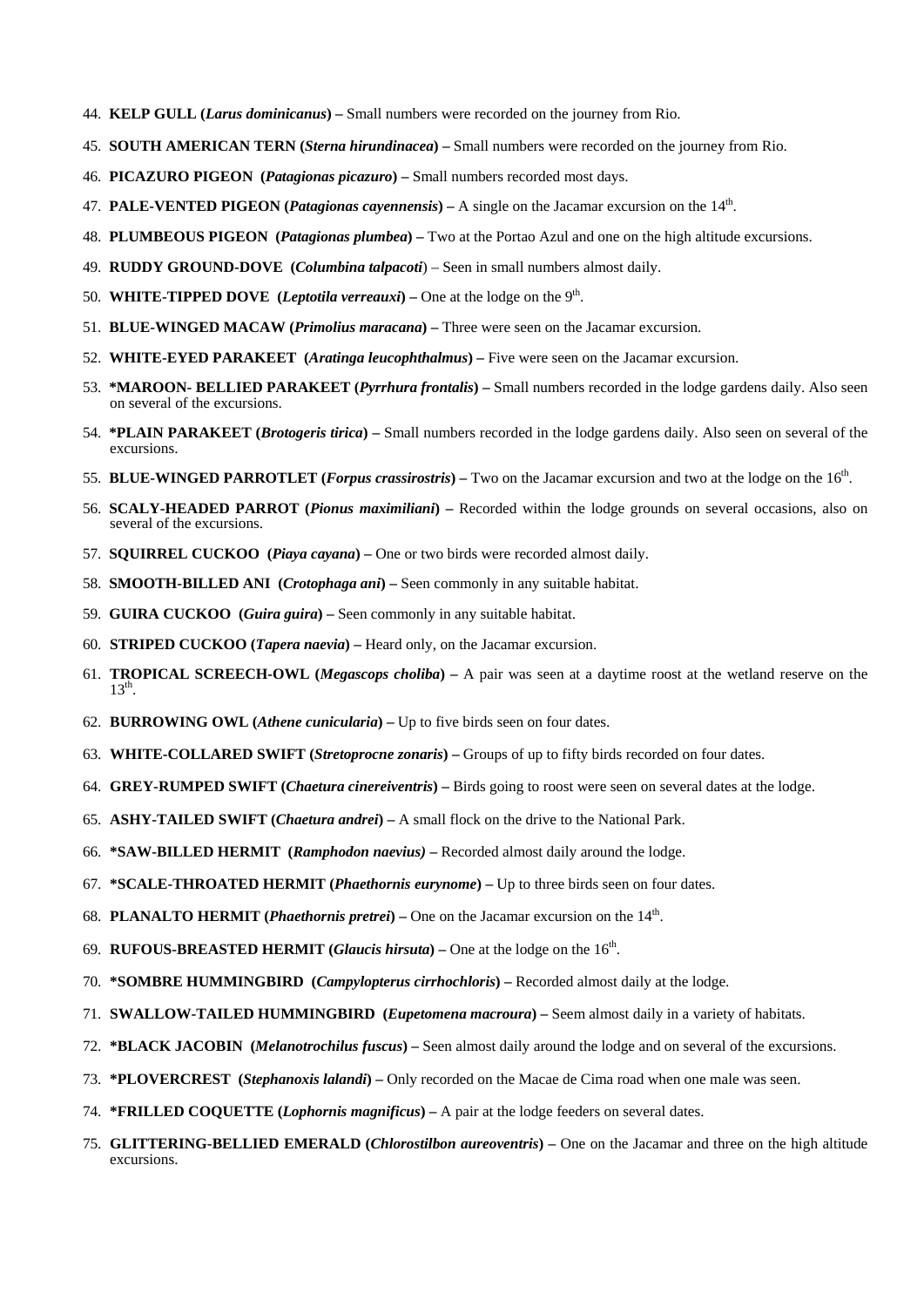- 76. **\*VIOLET-CAPPED WOODNYMPH (***Thalurania glaucopis***)** Recorded almost daily.
- 77. **WHITE-CHINNED SAPPHIRE (***Hylocharis cyanus***)** Two at the wetland reserve on the 13th.
- 78. **\*WHITE-THROATED HUMMINGBIRD (***Leucochloris albicollis***)** Four on the Theodora trail.
- 79. **VERSICOLOURED EMERALD (***Agyrtria versicolor***)** One at the lodge feeders on several dates.
- 80. **SAPPHIRE-SPANGLED EMERALD (***Amazila lacteal***)** One on the Jacamar excursion.
- 81. **\*BRAZILIAN RUBY** (*Clytolaema rubricauda*) Two at the National park on the  $12<sup>th</sup>$ .
- 82. **AMETHYST WOODSTAR** (*Calliphlox amethystine*) A single on the Theodora trail on the  $10^{th}$ .
- 83. **SURUCUA TROGON (***Trogon surrucura***)** Seen most days at the lodge and on several of the excursions.
- 84. **BLACK-THROATED TROGON** (*Trogon rufus*) One on the Theodora trail on the 10<sup>th</sup>.
- 85. **RINGED KINGFISHER (***Ceryle torquata***)** Three were seen during the week.
- 86. **GREEN KINGFISHER** (*Chloroceryle americana*) One at the wetland reserve on the  $13<sup>th</sup>$ .
- 87. **AMAZON KINGFISHER (***Chloroceryle amazona***)** Three were seen during the week.
- 88. **\*RUFOUS-CAPPED MOTMOT** (*Baryphthengus ruficapillus*) One at the National Park on the 12<sup>th</sup>.
- 89. **\*THREE-TOED JACAMAR (***Jacamaralcyon tridactyla***)** As usual this bird performed very well with one being seen on the  $14<sup>th</sup>$ .
- 90. **WHITE-EARED PUFFBIRD (***Hystalus chacuru***)** One was seen on the Jacamar excursion on the 14th.
- 91. **\*CRESCENT CHESTED PUFFBIRD (***Malacoptila striata***)** The resident pair was seen on a couple of dates at the lodge.
- 92. **\*SAFFRON TOUCANET (***Baillonius bailloni***)** Up to four birds were seen on several dates at the lodge feeders.
- 93. **SPOT-BILLED TOUCANET (***Selenidera maculirostris***)** Seen most days at the lodge and on several of the excursions.
- 94. **CHANNEL-BILLED TOUCAN (***Rhamphastos vitellinus***)** Ones or twos seen on three dates at the lodge.
- 95. **TOCO TOUCAN (***Rhamphastos toco***)** A single was seen on the Jacamar excursion.
- 96. **WHITE-BARRED PICULET (***Picumnus cirratus***)** Up to four on four dates.
- 97. **WHITE WOODPECKER (***Melanerpes candidus***)** Four on the journey up from Rio and another four on the Jacamar excursion.
- 98. **\*YELLOW-EARED WOODPECKER** (*Veniliornis maculifrons*) One at the lodge on the 17<sup>th</sup>.
- 99. **\*YELLOW-BROWED WOODPECKER (***Piculus aurulentus***)** A single on the high altitude excursion on the 15<sup>th</sup>.
- 100. **YELLOW-THROATED WOODPECKER (***Piculus flavigula***)** Two at the National Park on the 12th.
- 101. **CAMPO FLICKER (***Colaptes campestris***)** Groups of up to five birds were seen on two dates.
- 102. **BLOND-CRESTED WOODPECKER (***Celeus flavescens***)** Recorded on several dates at the lodge.
- 103. **\*TAIL-BANDED HORNERO (***Furnarius figulus***)** Five on the Jacamar excursion on the 14th.
- 104. **RUFOUS HORNERO (***Furnarius rufus***)** Seen commonly in any suitable habitat.
- 105. **\*RUFOUS-CAPPED SPINETAIL (***Synallaxis ruficapilla***)** One on the high altitude excursion.
- 106. \*GREY-BELLIED SPINETAIL (*Synallaxis cinerascens*) A single on the Portao Azul excursion on the 11<sup>th</sup>.
- 107. **SPIX'S SPINTAIL (***Synallaxis spixi***)** Two on the Theodora and high altitude excursions.
- 108. **\*PALLID SPINETAIL (***Cranioleuca pallida***)** Singles on the Jacamar and high altitude excursions.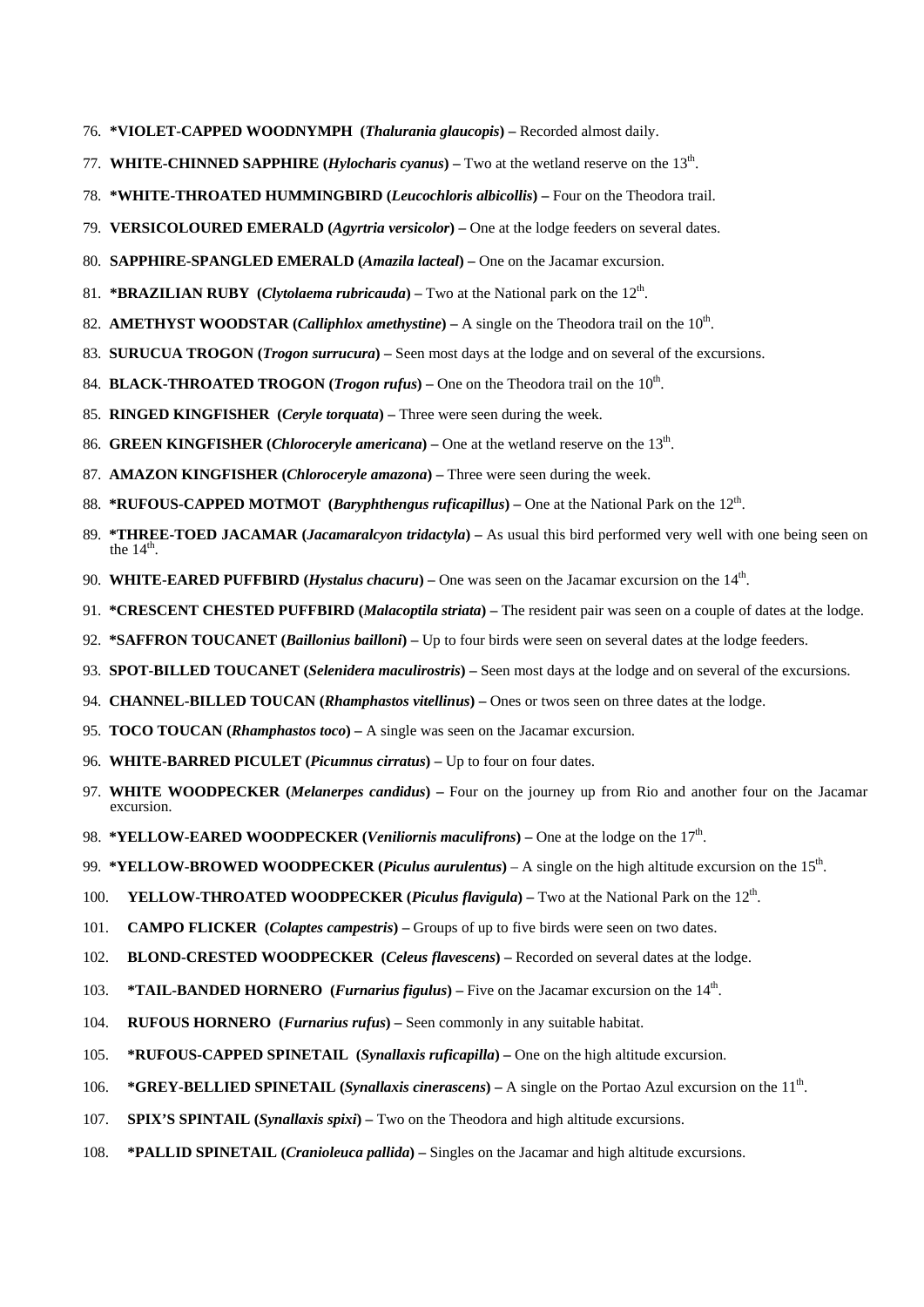- 109. **YELLOW-CHINNED SPINETAIL (***Certhiaxis cinnamomea***)** Small numbers at the wetland reserve and on the Jacamar excursion.
- 110. **COMMON THORNBIRD (***Phacellodomus rufifrons***)** Three on the Jacamar excursion on the 14th.
- 111. **\*RED-EYED THORNBIRD (***Phacellodomus erythrophthalmus***) One at the Portao Azul on the 11<sup>th</sup>.**
- 112. **STREAKED XENOPS (***Xenops rutilans***)** Singles on three dates.
- 113. **\*PALE-BROWED TREEHUNTER (***Cichlocolaptes leucophrus***)** One at the National Park on the 12th.
- 114. **BUFF-FRONTED FOLIAGE-GLEANER (***Philydor rufus***)** Up to four on three dates.
- 115. **\*WHITE-COLLARED FOLIAGE-GLEANER (***Anabezenops leucophthalmus***)** Singles on the Portao Azul, National Park and Jacamar excursions.
- 116. **\*WHITE-BROWED FOLIAGE-GLEANER (***Anabacerthia amaurotis***)** Three were seen at the National Park on the  $12^{th}$
- 117. **\*WHITE-EYED FOLIAGE-GLEANER (***Automolus leucophthalamus***)** Singles at the lodge on the 13th and 17th.
- 118. **TAWNY-THROATED LEAFTOSSER (***Sclerurus mexicanus***)** Four at the National park on the 12th.
- 119. **SHARP-TAILED STREAMCREEPER (***Lochnias nematura***)** The breeding pair was regularly seen at the lodge.
- 120. **\*THRUSH-LIKE WOODCREEPER (***Dendrocincla turdina***)** Singles at the lodge on the 9th and 10th.
- 121. **OLIVACEOUS WOODCREEPER (***Sittasomus griseicapillus***)** Recorded almost daily in suitable habitat.
- 122. **\*WHITE-THROATED WOODCREEPER (***Xiphocolaptes albicollis***)** Ones or twos on four dates.
- 123. **\*LESSER WOODCREEPER (***Lepidocolaptes fuscus***)** Singles on three dates.
- 124. **\*SCALED WOODCREEPER (***Lepidocolaptes squamatus***)** A pair on the Jacamar excursion on the 14th.
- 125. **GIANT ANTSHRIKE (***Batara cinerea*) One at the National Park on the 12<sup>th</sup>.
- 126. **\*LARGE-TAILED ANTSHRIKE (***Mackenziaene leachii***)** One on the high altitude excursion on the 15th.
- 127. **\*TUFTED ANTSHRIKE (***Mackenziaene severa***)** Heard only, at the wetland reserve on the 13th.
- 128. **\*SPOT-BACKED ANTSHRIKE** (*Hypoedaleus guttatus*) Heard only, at the lodge on the 16<sup>th</sup>.
- 129. **RUFOUS-CAPPED ANTSHRIKE (***Thamnophilus ruficapillus***)** A single on the Jacamar excursion on the 14th.
- 130. **CHESTNUT-BACKED ANTSHRIKE (***Thamnophilus* **palliates)** Three at the wetland reserve on the 13th.
- 131. **\*SOORETAMA SLATY-ANTSHRIKE (***Thamnophilus ambiguous***)** One at the wetland reserve on the 13th.
- 132. **VARIABLE ANTSHRIKE (***Thamnophilus caerulescens***)** Ones or twos on three dates.
- 133. **\*SPOT-BREASTED ANTVIREO (***Dysithamnus stictothorax***)** Two at the lodge on the 10th.
- 134. **PLAIN ANTVIREO** (*Dysithamnus mentalis*) Singles at the lodge on the 10<sup>th</sup> and 16<sup>th</sup>.
- 135. **\*RUFOUS-BACKED ANTVIREO (***Dysithamnus xanthopterus***)** A single on the high altitude excursion.
- 136. **\*STAR-THROATED ANTWREN (***Myrmotherula gularis***)** Heard or seen on most days in forested habitat.
- 137. **WHITE-FLANKED ANTWREN (***Myrmotherula axillaries***)** Two were seen at the wetland reserve on the 13th.
- 138. **\*FERRUGINOUS ANTBIRD (***Drymophila ferruginea***)** A single on the Jacamar excursion on the 14th.
- 139. **\*BERTONIS ANTBIRD (***Drymophila rubricollis***)** A pair on the Theodora trail.
- 140. **\*RUFOUS-TAILED ANTBIRD (***Drymophila genei***)** Two on the high altitude trail.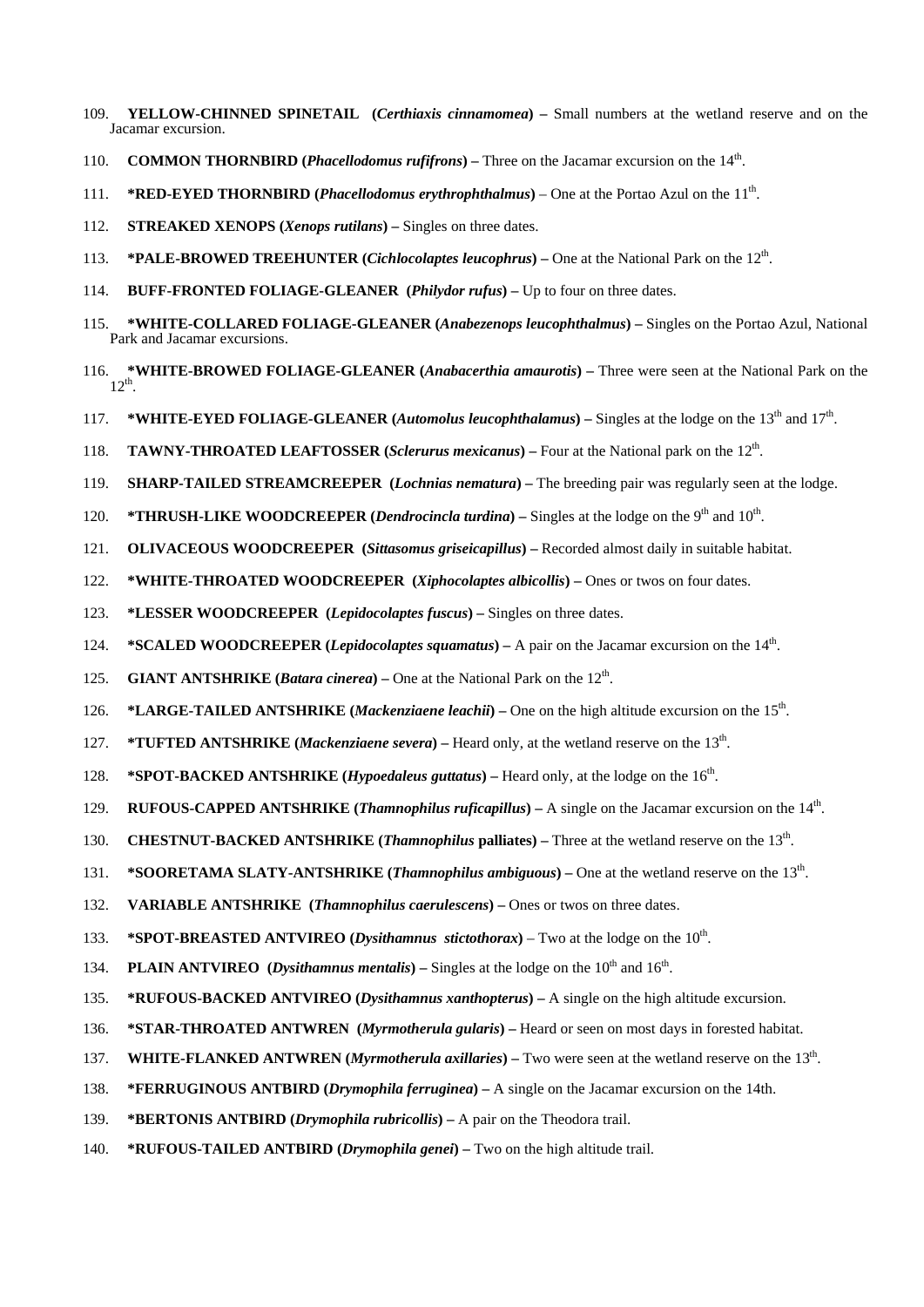- 141. **\*OCHRE-RUMPED ANTBIRD (***Drymophila ochropyga***)** A single on the Portao Azul excursion was the only record
- 142. **\*DUSKY-TAILED ANTBIRD (***Drymophila malura***)** A single on the Portao Azul excursion.
- 143. **\*SCALED ANTBIRD (***Drymophila squamata*) Heard at the lodge on the 16<sup>th</sup> and one seen on the 17<sup>th</sup>.
- 144. **\*STREAK-CAPPED ANTWREN (***Terenura maculata***)** Seen almost daily around the lodge and on several of the excursions.
- 145. **\*WHITE-SHOULDERED FIRE-EYE** (*Pyriglena leucoptera*) One at the lodge on the  $17<sup>th</sup>$ .
- 146. **\*BRAZILIAN ANTTHRUSH (***Chamaeza ruficauda***)** Heard only, on the high altitude and Theodora excursions.
- 147. **VARIEGATED ANTPITTA (***Grallaria varia***)** Heard only, on the Theodora trail.
- 148. **\*BLACK-CHEEKED GNATEATER (***Conopophaga melanops***)** Two at the lodge on the 9th.
- 149. **\*SLATY BRISTLEFRONT (***Merulaxis ater***)** One on the Portao Azul excursion on the 11th.
- 150. **\*SERRA DO MAR TAPACULO (***Scytalopus notorious***)** One at the National Park on the 12th.
- 151. **SWALLOW-TAILED COTINGA (***Phibalura flavirostris***)** At least eight were seen on the high altitude excursion on the  $15<sup>th</sup>$ .
- 152. **\*BLACK-AND-GOLD COTINGA (***Tijuca atra***)** Heard on several dates and one seen on the Macae de Cima trail on the  $11<sup>th</sup>$
- 153. **\*CINNAMON-VENTED PIHA (***Liphaugus lanioides***)** Heard only, at the Portao Azul on the 11th.
- 154. **\*HOODED BERRYEATER (***Carpornis cucullatus***)** Two at the National park on the 12th.
- 155. **\*BARE-THROATED BELLBIRD (***Procnias nudicollis***)** Heard on several dates and one seen on the Macae de Cima trail on the  $11<sup>th</sup>$ .
- 156. **WHITE-BEARDED MANAKIN (***Manacus manacus***)** Five at the wetland reserve.
- 157. **\*BLUE MANAKIN (***Chiroxiphia caudata***)** Recorded on all trips into the forest, giving very pleasing views on several occasions.
- 158. **\*PIN-TAILED MANAKIN (***Ilicura militaris***)** One at the lodge on the 9th.
- 159. **\*SERRA TYRANT-MANAKIN (***Neopelma chrysolophum***)** One at the Portao Azul and two on the high altitude excursion.
- 160. **YELLOW TYRANNULET** (*Capsiempis flaveola*) One at the Portao Azul on the 11<sup>th</sup> was the only record
- 161. **OLIVACEOUS ELAENIA (***Elaenia obscura***)** At least six on the high altitude excursion.
- 162. **YELLOW-BELLIED ELAENIA (***Elaenia flavogaster***)** Ones or twos on three dates.
- 163. **\*GREY-HOODED FLYCATCHER (***Mionectes rufiventris***) Seen at the lodge on the 16<sup>th</sup> and 17<sup>th</sup>.**
- 164. **OCHRE-BELLIED FLYCATCHER (***Mionectes oleaginous***) Seen at the lodge on the 16<sup>th</sup> and 17<sup>th</sup>.**
- 165. **SEPIA-CAPPED FLYCATCHER (***Leptopogon amaurocephalus***)** One at the National Park on the 12th.
- 166. **MOTTLE-CHEEKED TYRANNULET (***Phylloscartes ventralis***)** Up to three birds seen on three dates.
- 167. **PLANALTO TYRANNULET (***Phyllomyias fasciatus***)** Two at the Portao Azul on the 11th.
- 168. \*GREY-CAPPED TYRANNULET (*Phyllomyias griseocapilla*) A single on the Theodora trail on the 10<sup>th</sup>.
- 169. **EARED PYGMY-TYRANT (***Myiornis auricularis***)** Two on the Theodora and one on the Cedae trails.
- 170. **\*DRAB-BREASTED BAMBOO-TYRANT (***Hemitriccus diops***)** One on the Portao Azul excursion on the 25th
- 171. **\*EYE-RINGED TODY-TYRANT** (*Hemitriccus orbitatus*) One at the wetland reserve on the 13<sup>th</sup>.
- 172. **\*HANGNEST TODY-TYRANT (***Hemitriccus nidipendulus***)** A single on the Jacamar excursion on the 14th.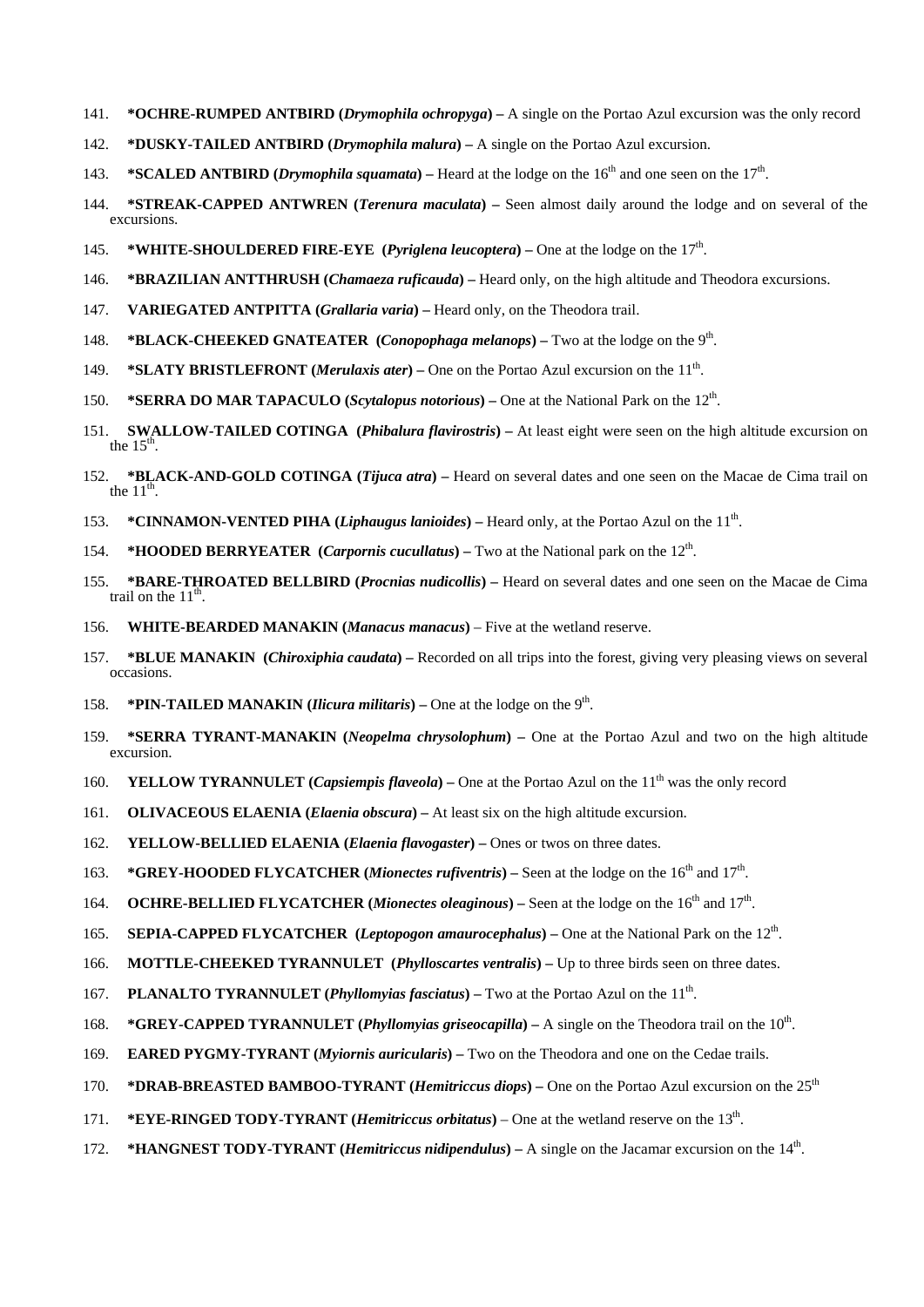- 173. **OCHRE-FACED TODY-FLYCATCHER (***Todirostrum plumbeiceps***)** Singles on the Theodora and high altitude trails.
- 174. **\*YELLOW-LORED TODY-FLYCATCHER (***Todirostrum poliocephalum***)** Singles on three dates.
- 175. **YELLOW-OLIVE FLYCATCHER (***Tolmomyias sulphurescens***)** One of the commonest flycatchers being seen or heard almost daily.
- 176. **WHITE-THROATED SPADEBILL (***Platyrinchus mystaceus***)** Seen on several dates around the lodge trails.
- 177. **BRAN-COLORED FLYCATCHER (***Myiophobus fasciatus***)** Up to four birds on three dates.
- 178. **CLIFF FLYCATCHER (***Hirundinea ferruginea***)** Two roadside near the lodge on the 15th.
- 179. **EULER'S FLYCATCHER (***Lathrotriccus euleri***)** One at the Portao Azul on the 11th.
- 180. **WHITE-RUMPED MONJITA (***Xolmis velata***)** Three birds were seen on the Jacamar excursion on the 13th.
- 181. **BLUE-BILLED BLACK-TYRANT (***Knipolegus cyanirostris***)** Two on the high altitude excursion on the 15th.
- 182. **CRESTED BLACK-TYRANT (***Knipolegus lophotes)*Singles on the Jacamar and Portao Azul excursions.
- 183. **MASKED WATER-TYRANT (***Fluvicola nengeta***)** Recorded daily at the lodge and on several of the excursions.
- 184. **WHITE-HEADED MARSH-TYRANT (***Arundicola leucocephala***)** Four at the wetland reserve and two on the Jacamar excursion.
- 185. **STREAMER-TAILED TYRANT (***Gubernetes yetapa***)** Four were seen on the Jacamar excursion on the 13th.
- 186. **LONG-TAILED TYRANT** (*Colonia colonus*) One at the Portao Azul on the 11<sup>th</sup>.
- 187. **YELLOW-BROWED TYRANT (***Satrapa icterophrys***)** One at the wetland reserve and two on the Jacamar excursions.
- 188. **CATTLE TYRANT (***Machetornis rixosus***)** Four on the Jacamar excursion.
- 189. **\*SHEAR-TAILED GREY TYRANT** (*Muscipipra vetula*) Four on the high altitude excursion on the 15<sup>th</sup>.
- 190. **\*GREY-HOODED ATTILA (***Attila rufus***)** Seen or heard on several dates around the lodge.
- 191. **GREAT KISKADEE** *(Pitangus sulphuratus)*Recorded daily from any suitable habitat.
- 192. **BOAT-BILLED FLYCATCHER (***Megarhyncus pitangua***)** One on the high altitude excursion and one at Macae de Cima.
- 193. **SOCIAL FLYCATCHER (***Myiozetetes similis***)** Recorded almost daily from any suitable habitat.
- 194. **STREAKED FLYCATCHER (***Myiodynastes maculates***)** Recorded almost daily at the lodge and on several of the excursions.
- 195. **VARIEGATED FLYCATCHER (***Empidonomus varius***)** One on the Portao Azul excursion on the 11th.
- 196. **SHORT-CRESTED FLYCATCHER (***Myiarchus ferox***)** One on the Jacamar excursion.
- 197. **SWAINSON'S FLYCATCHER (***Myiarchus swainsoni***)** Two on the high altitude excursion.
- 198. **PIRATIC FLYCATCHER (***Legatus leucophaius***)** One at the wetland reserve.
- 199. **TROPICAL KINGBIRD (***Tyrannus melancholicus***)** Recorded almost daily from any suitable habitat.
- 200. **FORK-TAILED FLYCATCHER (***Tyrannus savanna***)** Recorded almost daily from any suitable habitat.
- 201. **\*GREENISH SCHIFFORNIS** *(Schiffornis virescens)*Heard only, on the Theodora and Portao Azul trails.
- 202. **GREEN-BACKED BECARD (***Pachyramphus viridis*) Two at the Portao Azul on the 11<sup>th</sup>.
- 203. **CHESTNUT-CROWNED BECARD (***Pachyramphus castaneus***)** One or two birds seen most days.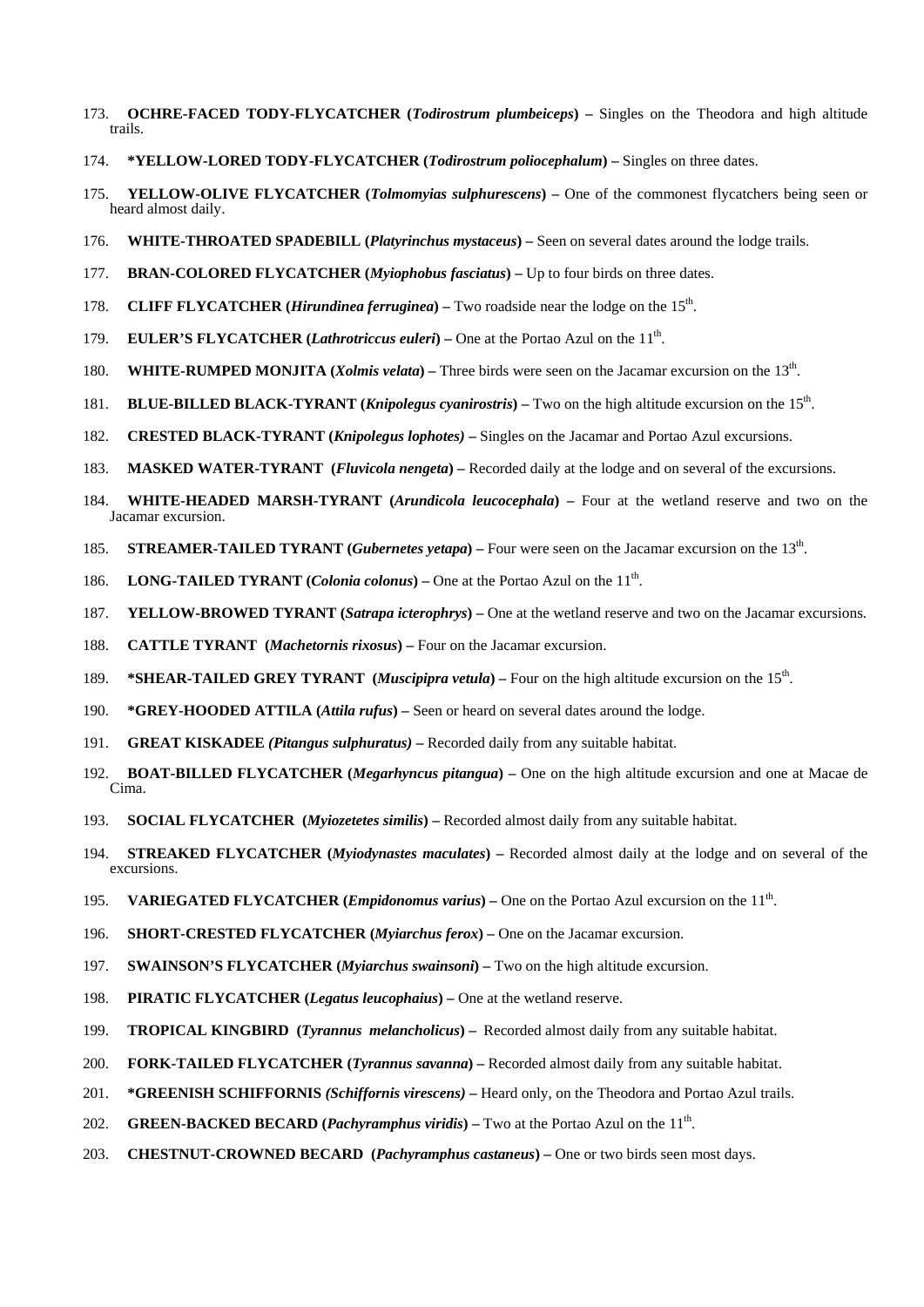- 204. **WHITE-WINGED BECARD (***Pachyramphus polychopterus***)** One or two birds seen most days.
- 205. **CRESTED BECARD (***Pachyramphus validus***)** A pair on several dates at the lodge.
- 206. **SHARPBILL** (*Oxyruncus cristatus*) Two at the national park on the  $12<sup>th</sup>$ .
- 207. **BROWN-CHESTED MARTIN (***Progne tapera***)** At least three seen on the Jacamar excursion on the 14th.
- 208. **GREY-BREASTED MARTIN (***Progne chalybea*) At least five seen whilst driving through the local town on the 13<sup>th</sup>.
- 209. **WHITE-RUMPED SWALLOW (***Tachycineta leucorrhoa***)** Small numbers on both the Jacamar excursion and at the wetland reserve.
- 210. **BLUE-AND-WHITE SWALLOW (***Pygochelidon cyanoleuca***)** Recorded daily from suitable habitats.
- 211. **TAWNY-HEADED SWALLOW (***Stelgidopteryx fucata***)** Two on the Jacamar excursion on the 14th.
- 212. **SOUTHERN ROUGH-WINGED SWALLOW (***Stelgidopteryx ruficollis***)** Recorded almost daily from suitable habitats.
- 213. **BLACK-CAPPED DONACOBIUS (***Donacobius atricapillus***)** Two on the Jacamar excursion.
- 214. **\*LONG-BILLED WREN** (*Thryothorus longirostris*) One at the wetland reserve on the  $13<sup>th</sup>$ .
- 215. **MOUSTACHED WREN** (*Thryothorus genibarbis*) One at the wetland reserve on the  $13<sup>th</sup>$ .
- 216. **HOUSE WREN (***Troglodytes aedon***)** Recorded daily from any suitable habitat.
- 217. **CHALK-BROWED MOCKINGBIRD (***Mimus saturninus***)** Common in any open scrubland habitat.
- 218. **YELLOW-LEGGED THRUSH (***Platycichla flavipes***)** Three on the high altitude excursion on the 15th.
- 219. **RUFOUS-BELLIED THRUSH (***Turdus rufiventris***)** Recorded daily from any suitable habitat.
- 220. **PALE-BREASTED THRUSH (***Turdus leucomelas***)** Recorded most days at the lodge and on several of the excursions.
- 221. **CREAMY-BELLIED THRUSH (***Turdus amaurochalinus***)** Ones or twos on five dates.
- 222. **RED-EYED VIREO (***Vireo olivaceous***)** Frequently heard and two seen at the National Park.
- 223. **RUFOUS-CROWNED GREENLET (***Hylophilus poecilotis***)** Three on the high altitude excursion and two on the Theodora trail.
- 224. **LEMON-CHESTED GREENLET (***Hylophilus thoracicus***)** Two at the wetland reserve on the 13th.
- 225. **RUFOUS-BROWED PEPPERSHRIKE (***Cyclarhis gujanensis***)** Recorded almost daily from suitable forest habitat.
- 226. **MASKED YELLOWTHROAT (***Geothlypis aequinoctialis)* One on the Jacamar excursion on the 14th.
- 227. **GOLDEN-CROWNED WARBLER (***Basileuterus culicivorus***)** Recorded almost daily from any suitable forested habit
- 228. **\*WHITE-RIMMED WARBLER (***Basileuterus leucoblepharus***)** Two on the Theodora trail and four at the National Park.
- 229. **BANANAQUIT (***Coereba flaveola***)** Recorded daily from many locations.
- 230. **CHESTNUT-VENTED CONEBILL (***Conirostrum speciosum)*One at the National Park and six at the wetland reserve.
- 231. **MAGPIE TANAGER (***Cissopis leveriana*) Two on the Portao Azul excursion on the 11<sup>th</sup>.
- 232. **CINNAMON TANAGER (***Schistochlamys ruficapillus***)** One on the Jacamar and three on the high altitude excursions.
- 233. **YELLOW-BACKED TANAGER (***Hemithraupis flavicollis***)** Two at the national park on the 22nd.
- 234. **FLAME-CRESTED TANAGER** (*Tachyphonus cristatus*) Two at the lodge on the 9<sup>th</sup> and one at the National Park.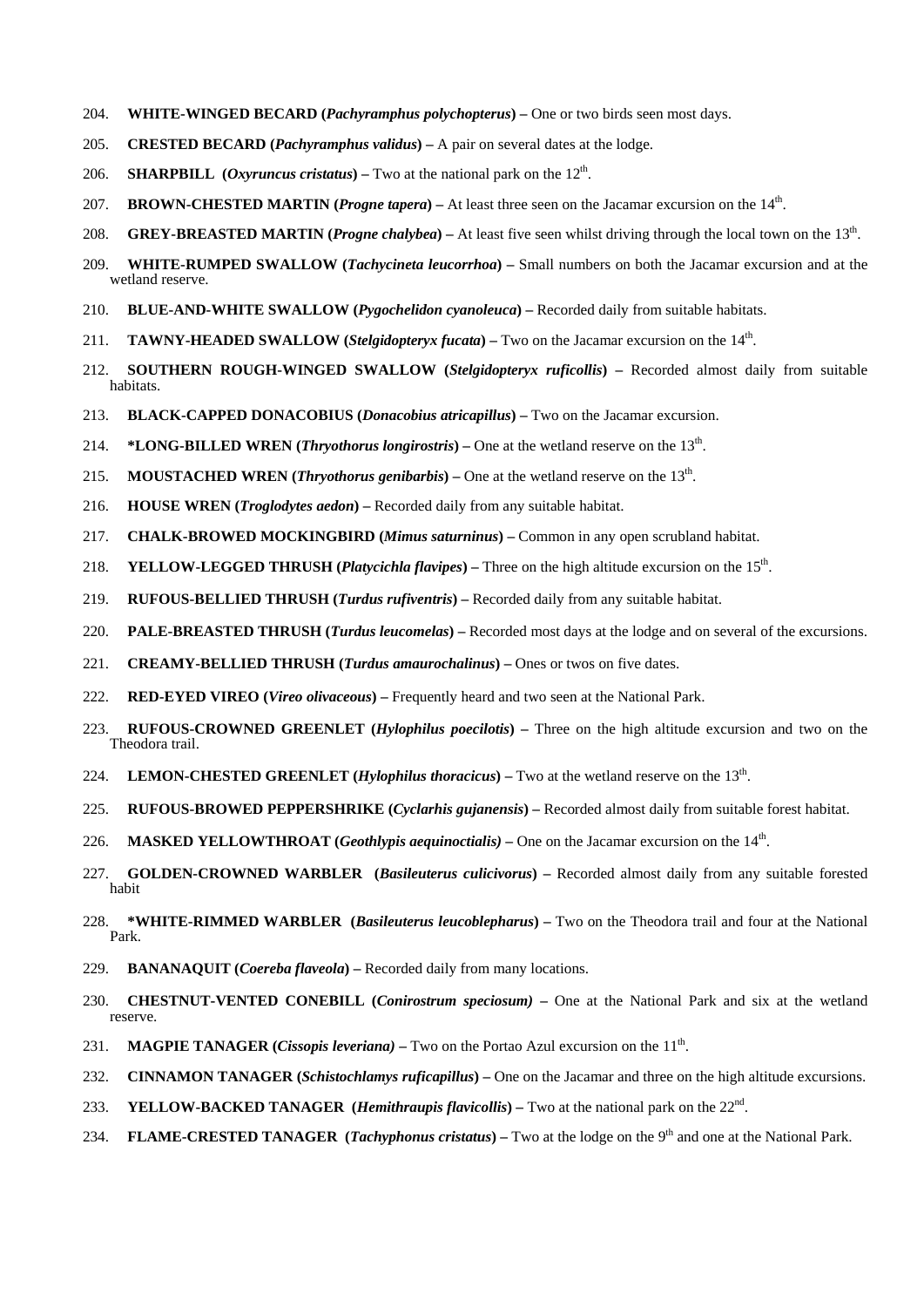- 235. **\*RUBY-CROWNED TANAGER (***Tachyphonus coronatus***)** Recorded almost daily in the lodge grounds and other locations.
- 236. **BLACK-GOGGLED TANAGER (***Trichothraupis melanops)*Recorded almost daily in small numbers in suitable forest habitat.
- 237. **RED-CROWNED ANT-TANAGER (***Habia rubica***)** Singles on three dates.
- 238. **\*BRAZILIAN TANAGER (***Ramphocelus bresilius***)** Recorded almost daily within the grounds of the lodge.
- 239. **SAYACA TANAGER (***Thraupis sayaca***)** Recorded almost daily in the grounds of the lodge and various other locations.
- 240. **\*AZURE-SHOULDERED TANAGER (***Thraupis cyanoptera***)** Two on the Theodora trail and eight at the National Park.
- 241. **\*GOLDEN-CHEVRONED TANAGER (***Thraupis ornata***)** Recorded daily from any forested habitat and at the lodge garden.
- 242. **PALM TANAGER (***Thraupis palmarum***)** Recorded daily within the grounds of the lodge.
- 243. **DIADEMED TANAGER (***Stephanophorus diadematus***)** At least six were seen on the high altitude excursion on the  $15^{t}$
- 244. **VIOLACEOUS EUPHONIA (***Euphonia violacea***)** Commonly recorded from the feeders at the lodge.
- 245. **ORANGE-BELLIED EUPHONIA (***Euphonia xanthogaster***)** Commonly recorded on the feeders at the lodge.
- 246. **\*CHESTNUT-BELLIED EUPHONIA (***Euphonia pectoralis***)** Commonly recorded from the feeders at the lodge.
- 247. **BLUE-NAPED CHLOROPHONIA (***Chlorophonia cyanea***)** Recorded on two dates at the lodge feeders.
- 248. **\*GREEN-HEADED TANAGER (***Tangara seledon***)** Recorded almost every day from the feeders by the lodge and in suitable lowland forest habitats.
- 249. **\*RED-NECKED TANAGER (***Tangara cyanocephala***)** Recorded regularly within the grounds of the lodge and in suitable lowland forest habitats.
- 250. **\*BRASSY-BREASTED TANAGER (***Tangara desmaresti***)** Flocks of up to ten birds recorded on three dates.
- 251. **\*GILT-EDGED TANAGER (***Tangara cyanoventris***)** Flocks of up to six birds seen on the Jacamar and Portao Azul excursions.
- 252. **BURNISHED-BUFF TANAGER (***Tangara cayana***)** Recorded almost daily on the feeders by the lodge and from suitable forested habitat.
- 253. **BLUE DACNIS (***Dacnis cayana***)** Recorded almost daily in small numbers
- 254. **\*BAY-CHESTED WARBLING FINCH (***Poospiza thoracicia***)** At least six seen on the high altitude excursion on the  $15^{th}$
- 255. **RED-COWLED CARDINAL (***Paroaria dominicana)*One near the hotel in Rio on the 9th.
- 256. **BLUE-BLACK GRASSQUIT (***Volatinia jacarina)*Recorded in small numbers from suitable farmland habitats.
- 257. **SOOTY GRASSQUIT** (*Tiaris fuliginosus*) One at the Portao Azul on the 11<sup>th</sup>.
- 258. **\*TEMMINCK'S SEEDEATER** (*Sporophila falcirostris*) Heard only, on the Theodora trail on the 10<sup>th</sup>.
- 259. **\*BUFFY-FRONTED SEEDEATER (***Sporophila frontalis***)** Heard only, on the Theodora trail on the 10th.
- 260. **DOUBLE-COLLARED SEEDEATER (***Sporophila caerulescens***)** Recorded in small numbers from suitable farmland habitats.
- 261. **WHITE-BELLIED SEEDEATER** (*Sporophila leucoptera*) One at the wetland reserve on the 13<sup>th</sup>.
- 262. **\*UNIFORM FINCH (***Haplospiza unicolor***)** Seen on the Theodora trail and at the National Park.